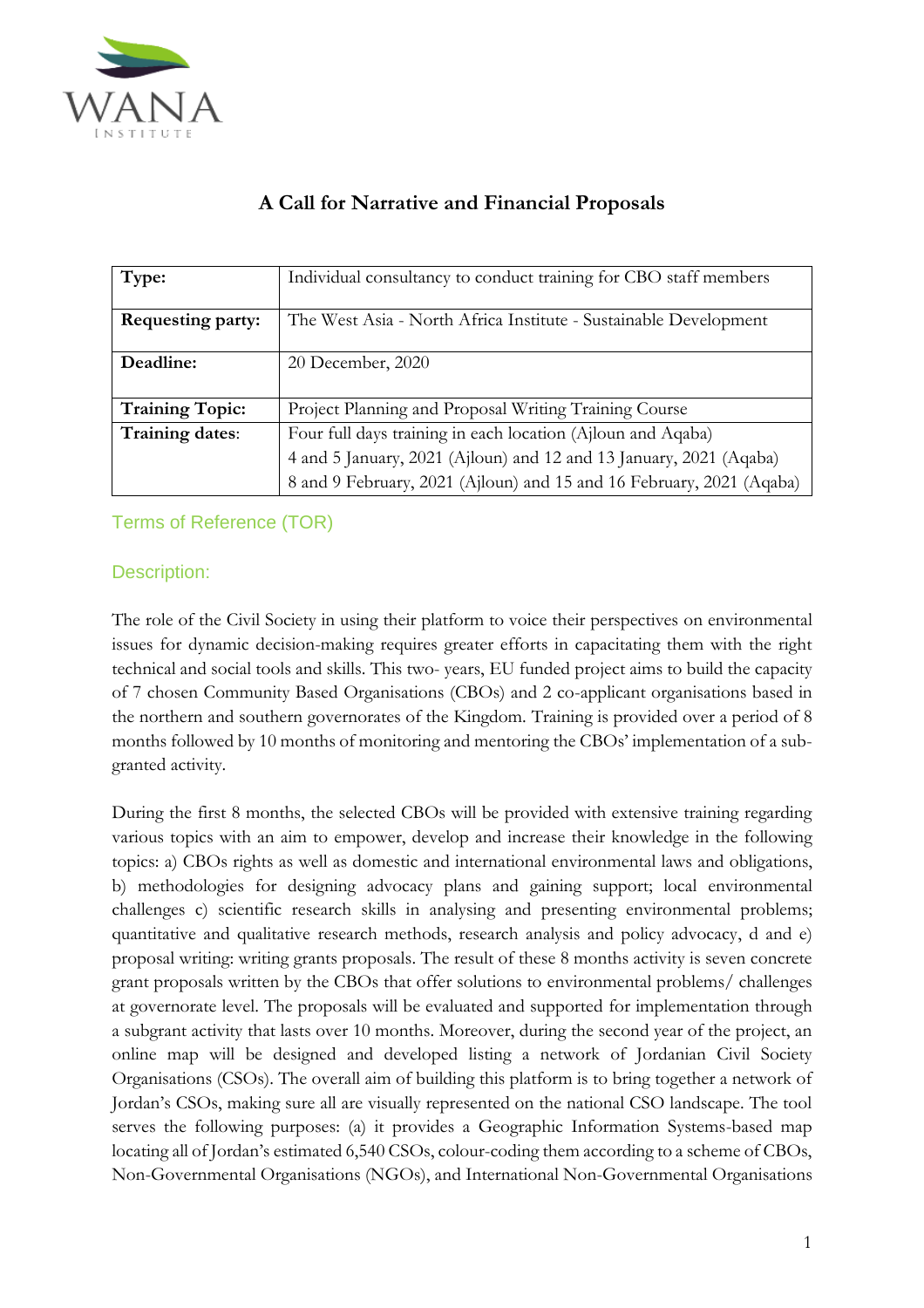

(INGOs); (b) provides a brief account of CSOs' fields of activity; (c) provides a database for CFPs with short Arabic summaries of objectives and target applicants.

## Project Goal:

Strengthen the Technical, Administrative, and Financial Skills of the CBOs for Sustainable Results.

#### Project Beneficiaries:

The project targets 7 CBOs, 4 CBOs in the southern governorates of Aqaba, Karak and Tafilah and 3 CBOs in the northern governorates of Irbid, Ajloun, Jerash, and Mafraq. Each CBO nominated 3 employees to undertake training for 18 months. Interested CBOs applied through tender and an online application. Based on a pre-designed selection criteria, a committee chose the best CBOs that met the pre-determined criteria.

### Scope of Work

During 2020, condense trainings were provided to the CBOs to enhance their capacity in environmental knowledge and responsiveness toward environmntal challenges at local level. The project's CBOs assessed their communities' environmental needs to identify local urgent environmental challenges through community-based participatory approach using a curated questionnaire. Questionnaires' results were analysed and the most urgent environmental challenges were defined (table 1). Each CBO is excepted to develop a solid proposal through addressing its goals, expected outcomes, activities to address the problem identified and to tackle that particular environmental challenge during the subgrant activity.

| Table 1. Most urgent environmental challenges - in Arabic |  |  |
|-----------------------------------------------------------|--|--|
|                                                           |  |  |

| التحديات البيئية                                        |
|---------------------------------------------------------|
| إدارة الموارد المائية - الطفيلة                         |
| تدهور المناطق الطبيعية، احراج ،الخ - الكرك              |
| تدهور المناطق الطبيعية، احراج، السواحل الخ - العقبة     |
| إدارة النفايات الصلبة - الكرك                           |
| التلوث الناجم عن استخدامات الطاقة ووسائل النقل - المفرق |
| تدهور المناطق الطبيعية، احراج ،الخ - اربد               |
| إدارة الموارد المائية - عجلون                           |

The Consultant is required to design and deliver a four-day training workshop (in the south and north) to train and equip project's CBOs with project planning and proposal writing practices, provide them with the necessary knowledge and skills (technical and financial) to write solid and curated project proposals to benefit from the subgrant activity from this project. The proposals to be developed by the trainees should include technical aspects (overview, objectives, activities, expected outcomes and outputs, etc..), budget composition, and monitoring and evaluation mechanisms.